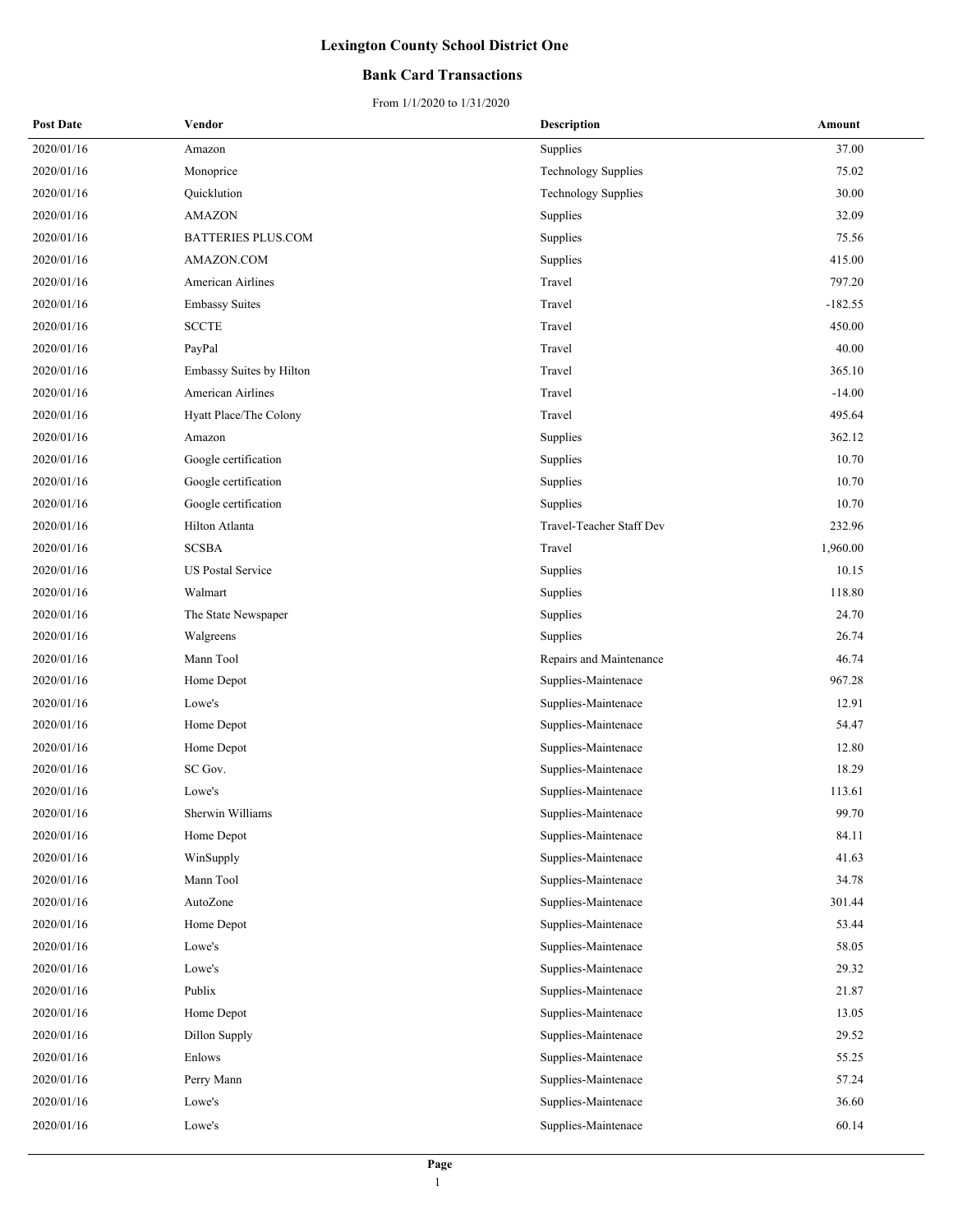### **Bank Card Transactions**

| <b>Post Date</b> | Vendor                         | <b>Description</b>        | Amount  |
|------------------|--------------------------------|---------------------------|---------|
| 2020/01/16       | Ferguson                       | Supplies-Maintenace       | 154.85  |
| 2020/01/16       | <b>BOBS ACE HARDWARE</b>       | Supplies                  | 3.20    |
| 2020/01/16       | Sherwin Williams               | Supplies-Maintenace       | 180.99  |
| 2020/01/16       | <b>CES</b>                     | Supplies-Maintenace       | 60.04   |
| 2020/01/16       | Lexington True Value           | Supplies-Maintenace       | 11.87   |
| 2020/01/16       | Sherwin Williams               | Supplies-Maintenace       | 555.84  |
| 2020/01/16       | Home Depot                     | Supplies-Maintenace       | 6.81    |
| 2020/01/16       | Lowe's                         | Supplies-Maintenace       | 11.86   |
| 2020/01/16       | Lowe's                         | Supplies-Maintenace       | 10.90   |
| 2020/01/16       | Fortiline                      | Supplies-Maintenace       | 119.87  |
| 2020/01/16       | Lexington True Value           | Supplies-Maintenace       | 11.86   |
| 2020/01/16       | Home Depot                     | Supplies-Maintenace       | 59.39   |
| 2020/01/16       | Lowe's                         | Supplies-Maintenace       | 36.78   |
| 2020/01/16       | Lowe's                         | Supplies-Maintenace       | 45.26   |
| 2020/01/16       | Sherwin Williams               | Supplies-Maintenace       | 247.17  |
| 2020/01/16       | Sherwin Williams               | Supplies-Maintenace       | 160.99  |
| 2020/01/16       | WinSupply                      | Supplies-Maintenace       | 30.14   |
| 2020/01/16       | Lowes                          | Supplies                  | 192.82  |
| 2020/01/16       | Lowe's                         | Supplies-Maintenace       | 13.91   |
| 2020/01/16       | <b>CES</b>                     | Supplies-Maintenace       | 152.60  |
| 2020/01/16       | Lowes                          | Supplies                  | 50.20   |
| 2020/01/16       | Gateway                        | Supplies-Maintenace       | 131.29  |
| 2020/01/16       | $\mbox{CES}$                   | Supplies-Maintenace       | 145.05  |
| 2020/01/16       | <b>CES</b>                     | Supplies-Maintenace       | 6.58    |
| 2020/01/16       | Mann Tool                      | Supplies-Maintenace       | 88.01   |
| 2020/01/16       | Lowe's                         | Supplies-Maintenace       | 135.19  |
| 2020/01/16       | Electric Control & Supply      | Supplies-Maintenace       | 279.92  |
| 2020/01/16       | <b>CES</b>                     | Supplies-Maintenace       | 35.12   |
| 2020/01/16       | Sherwin Williams               | Supplies-Maintenace       | 36.20   |
| 2020/01/16       | Smith & Jones                  | Supplies-Maintenace       | 46.60   |
| 2020/01/16       | Adobe Stock                    | Software Renewal/Agreemen | 79.99   |
| 2020/01/16       | Walmart                        | Supplies                  | 38.40   |
| 2020/01/16       | The State Paper                | Periodicals               | 8.95    |
| 2020/01/16       | Publix                         | Other Objects             | 72.93   |
| 2020/01/16       | Marcos Pizza                   | Other Objects             | 247.00  |
| 2020/01/16       | Event Bright                   | Travel                    | 240.00  |
| 2020/01/16       | Embassy Suites Myrtle Beach    | Travel                    | 123.20  |
| 2020/01/16       | <b>SLED</b>                    | Other Prof & Tech Service | 572.00  |
| 2020/01/16       | Amazon                         | Supplies                  | 7.25    |
| 2020/01/16       | All In One Poster Company      | Supplies                  | 75.35   |
| 2020/01/16       | Amazon                         | Supplies                  | 16.04   |
| 2020/01/16       | Amazon                         | Supplies                  | 156.76  |
| 2020/01/16       | In Stock Labels                | Supplies                  | 10.40   |
| 2020/01/16       | SC Bar                         | Dues and Fees             | 595.00  |
| 2020/01/16       | Restaurant Network RBT EasySav | Other Objects             | $-5.88$ |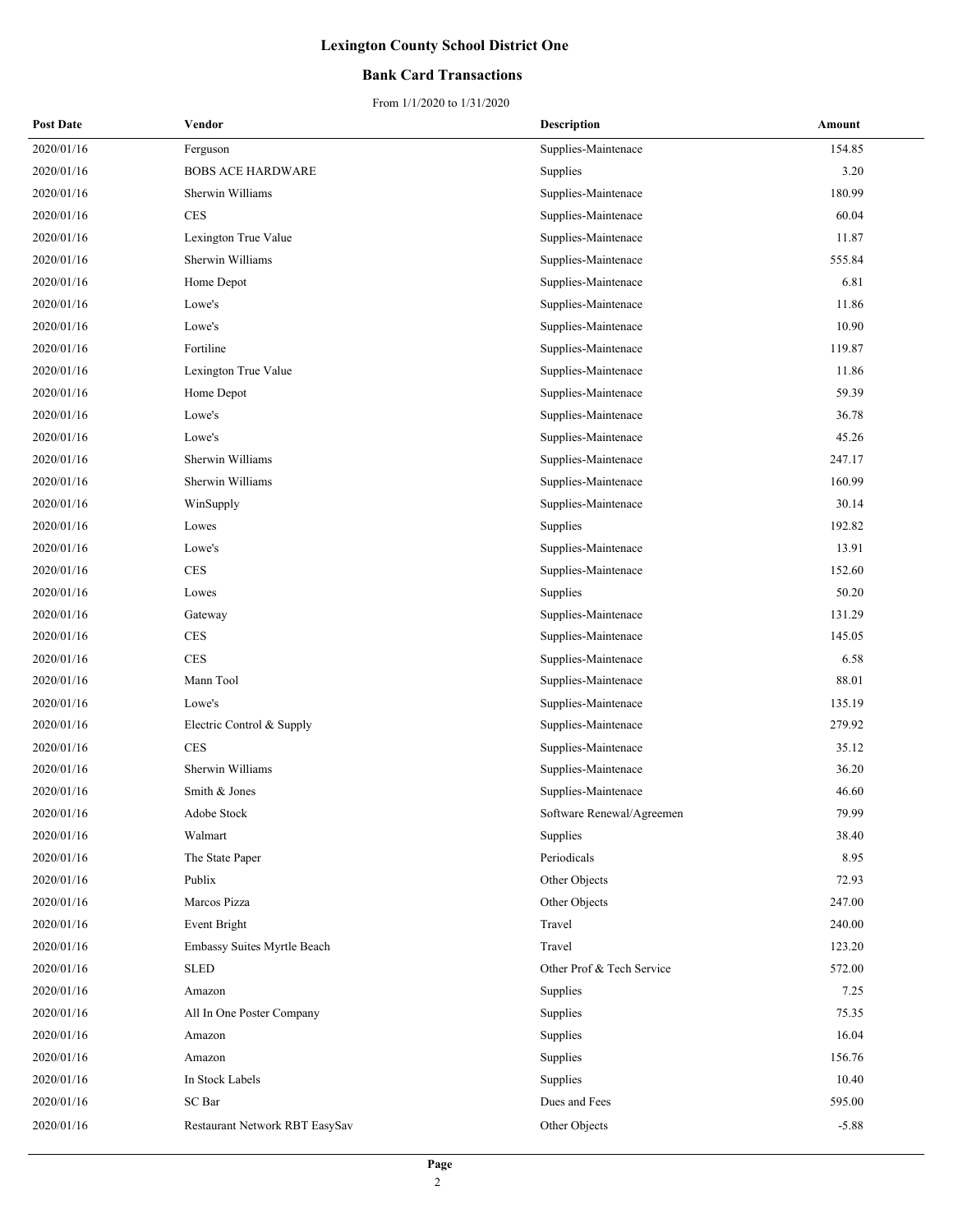### **Bank Card Transactions**

| <b>Post Date</b> | Vendor                          | <b>Description</b>   | Amount   |
|------------------|---------------------------------|----------------------|----------|
| 2020/01/16       | Jersey Mike's                   | Other Objects        | 147.01   |
| 2020/01/16       | Dollar General                  | Other Objects        | 15.00    |
| 2020/01/16       | Dollar General                  | Other Objects        | 12.00    |
| 2020/01/16       | ROBOTEVENTS.COM                 | Pupil Transportation | 75.00    |
| 2020/01/16       | ROBOTEVENTS.COM                 | Pupil Transportation | 150.00   |
| 2020/01/16       | SparkFun                        | Pupil Activity       | 28.56    |
| 2020/01/16       | SC Band Directors Association   | Pupil Activity       | 257.78   |
| 2020/01/16       | EventBright                     | Pupil Activity       | 404.76   |
| 2020/01/16       | <b>LOWES FOODS</b>              | Pupil Activity       | 64.61    |
| 2020/01/16       | WALMART                         | Pupil Activity       | 41.44    |
| 2020/01/16       | <b>LOWES FOODS</b>              | Pupil Activity       | 22.69    |
| 2020/01/16       | Office Depot                    | Pupil Activity       | 52.57    |
| 2020/01/16       | Hobby Lobby                     | Pupil Activity       | 28.49    |
| 2020/01/16       | Walmart                         | Pupil Activity       | 38.57    |
| 2020/01/16       | <b>SCMEA Orchestra Division</b> | Pupil Activity       | 150.00   |
| 2020/01/16       | SC Music Educators Association  | Pupil Activity       | 80.00    |
| 2020/01/16       | National Association for Music  | Pupil Activity       | 133.00   |
| 2020/01/16       | PayPal                          | Pupil Activity       | 99.90    |
| 2020/01/16       | Power Systems                   | Pupil Activity       | 482.64   |
| 2020/01/16       | <b>USPS</b>                     | Pupil Activity       | 7.35     |
| 2020/01/16       | Amazon                          | Pupil Activity       | 20.31    |
| 2020/01/16       | Walmart                         | Pupil Activity       | 42.53    |
| 2020/01/16       | Walmart                         | Pupil Activity       | 6.27     |
| 2020/01/16       | Amazon                          | Pupil Activity       | 32.34    |
| 2020/01/16       | Amazon                          | Pupil Activity       | 71.84    |
| 2020/01/16       | Publix                          | Pupil Activity       | 18.50    |
| 2020/01/16       | <b>Brueggers Bagels</b>         | Pupil Activity       | 101.14   |
| 2020/01/16       | Krispy Kreme                    | Pupil Activity       | 28.32    |
| 2020/01/16       | Krispy Kremr                    | Pupil Activity       | 93.12    |
| 2020/01/16       | Walmart                         | Pupil Activity       | 10.16    |
| 2020/01/16       | Dunkin Donuts                   | Pupil Activity       | 39.13    |
| 2020/01/16       | Amazon                          | Pupil Activity       | 74.79    |
| 2020/01/16       | <b>ERC</b> Wiping Products      | Pupil Activity       | 207.56   |
| 2020/01/16       | <b>NATA</b>                     | Pupil Activity       | 247.00   |
| 2020/01/16       | Hotels.com                      | Pupil Activity       | 318.66   |
| 2020/01/16       | <b>VRBO</b>                     | Pupil Activity       | 567.73   |
| 2020/01/16       | MC hotel network rebate         | Pupil Activity       | $-15.35$ |
| 2020/01/16       | American Football Coaches Asso  | Pupil Activity       | 700.00   |
| 2020/01/16       | Walmart                         | Pupil Activity       | 38.94    |
| 2020/01/16       | Amazon                          | Pupil Activity       | 16.08    |
| 2020/01/16       | Little Caesars                  | Pupil Activity       | 21.40    |
| 2020/01/16       | SEI*Soccer.com                  | Pupil Activity       | 227.89   |
| 2020/01/16       | JC's Lexington Bowl             | Pupil Activity       | 72.00    |
| 2020/01/16       | JC's Lexington Bowl             | Pupil Activity       | 66.00    |
| 2020/01/16       | JC's Lexington Bowl             | Pupil Activity       | 78.00    |
|                  |                                 |                      |          |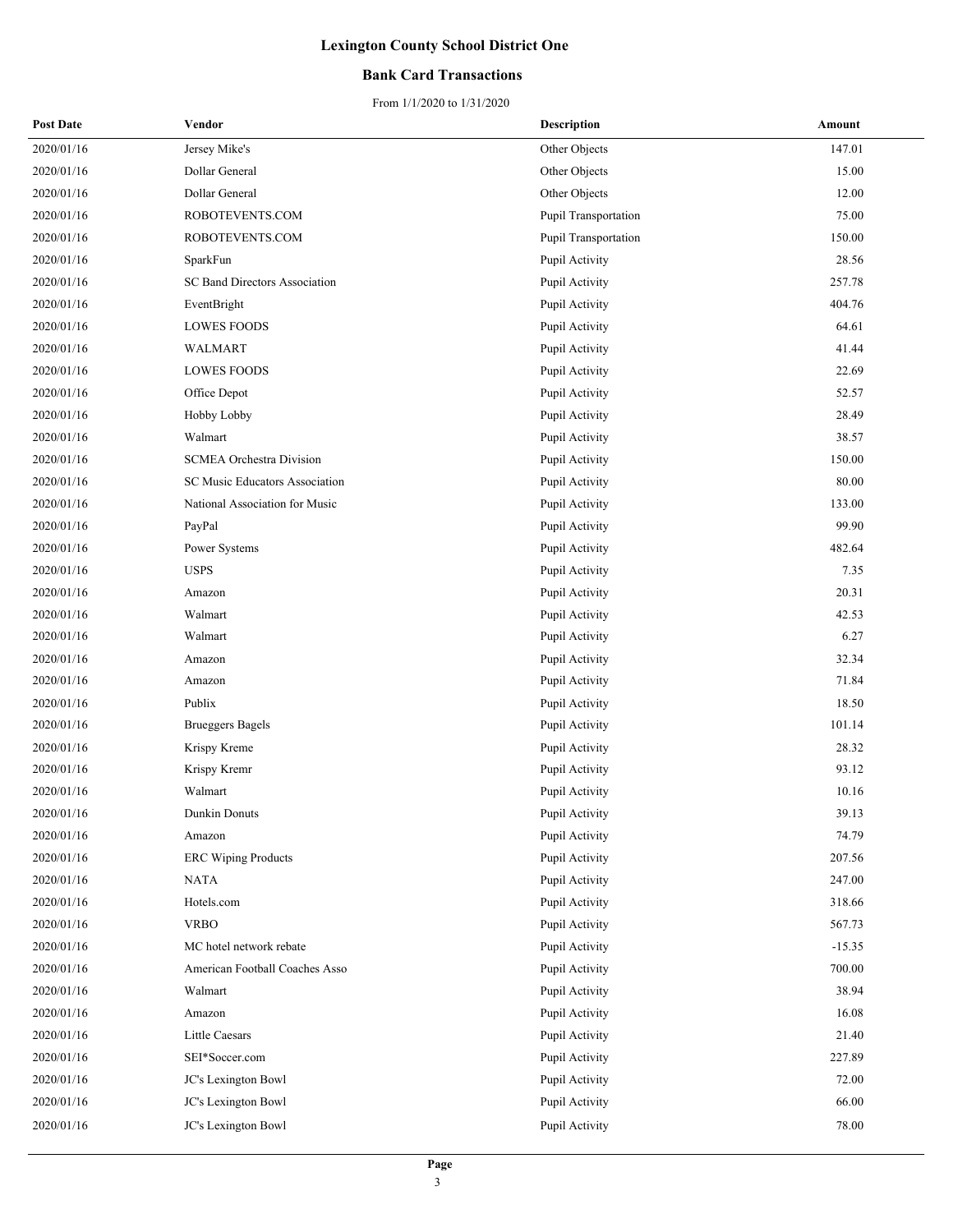### **Bank Card Transactions**

| <b>Post Date</b> | Vendor                         | <b>Description</b>        | Amount    |
|------------------|--------------------------------|---------------------------|-----------|
| 2020/01/17       | Amazon.com                     | Supplies                  | 39.23     |
| 2020/01/17       | <b>US</b> Postmaster           | Supplies                  | 4.05      |
| 2020/01/17       | Amazon.com                     | Supplies                  | 12.61     |
| 2020/01/17       | Office Depot                   | Supplies                  | 239.72    |
| 2020/01/17       | Amazon.com                     | Supplies                  | 4.18      |
| 2020/01/17       | Reach Parent Honor Roll LLC    | Supplies                  | 56.49     |
| 2020/01/17       | <b>AMAZON</b>                  | Supplies                  | 29.64     |
| 2020/01/17       | <b>SCSHA</b>                   | Travel                    | 300.00    |
| 2020/01/17       | IGA                            | Supplies                  | 15.16     |
| 2020/01/17       | Amazon                         | Supplies                  | 40.52     |
| 2020/01/17       | Amazon                         | Supplies                  | 28.55     |
| 2020/01/17       | amazon                         | Supplies                  | 70.89     |
| 2020/01/17       | Amazon                         | Supplies                  | 25.67     |
| 2020/01/17       | amazon                         | Supplies                  | 39.09     |
| 2020/01/17       | Lowe's                         | Supplies                  | 737.77    |
| 2020/01/17       | The Midwest Clinic             | Travel                    | $-40.00$  |
| 2020/01/17       | The Midwest Clinic             | Travel                    | $-170.00$ |
| 2020/01/17       | Dollar Tree                    | Supplies                  | 34.24     |
| 2020/01/17       | Precision Roller               | Supplies                  | 45.26     |
| 2020/01/17       | Amazon                         | Supplies                  | 486.15    |
| 2020/01/17       | Precision Roller               | Supplies                  | 29.39     |
| 2020/01/17       | Amazon                         | Supplies                  | 48.02     |
| 2020/01/17       | Amazon                         | Supplies                  | 36.37     |
| 2020/01/17       | EB ALL STATE CHOIR             | Pupil Transportation      | 230.48    |
| 2020/01/17       | EB ALL STATE CHOIR             | Travel                    | 40.00     |
| 2020/01/17       | V AND O                        | Supplies                  | 153.29    |
| 2020/01/17       | <b>CABLEMATTERS</b>            | Supplies                  | 46.91     |
| 2020/01/17       | USC Conference & Events        | Travel                    | 855.00    |
| 2020/01/17       | IXL                            | Software Renewal/Agreemen | 1,396.00  |
| 2020/01/17       | Amazon                         | Supplies                  | 51.21     |
| 2020/01/17       | Amazon                         | Supplies                  | 30.56     |
| 2020/01/17       | Lowe's                         | Supplies                  | 42.67     |
| 2020/01/17       | <b>SC DECA</b>                 | Pupil Transportation      | 380.00    |
| 2020/01/17       | <b>SC DECA</b>                 | Travel                    | 95.00     |
| 2020/01/17       | Walmart                        | Supplies                  | 24.64     |
| 2020/01/17       | Walmart                        | Supplies                  | 140.46    |
| 2020/01/17       | IGA                            | Supplies                  | 17.67     |
| 2020/01/17       | Penske                         | Pupil Transportation      | 111.29    |
| 2020/01/17       | <b>AMAZON</b>                  | Supplies                  | 142.53    |
| 2020/01/17       | Amazon.com-paper for Raptor pr | Supplies                  | 58.84     |
| 2020/01/17       | <b>Brand Buzz</b>              | Supplies                  | 29.43     |
| 2020/01/17       | LEXINGTON POST OFFICE          | Supplies                  | 2.50      |
| 2020/01/17       | <b>SCASL</b>                   | Travel                    | 50.00     |
| 2020/01/17       | <b>ASCD</b>                    | Dues and Fees             | 89.00     |
| 2020/01/17       | AutoZone                       | Supplies-Maintenace       | 29.92     |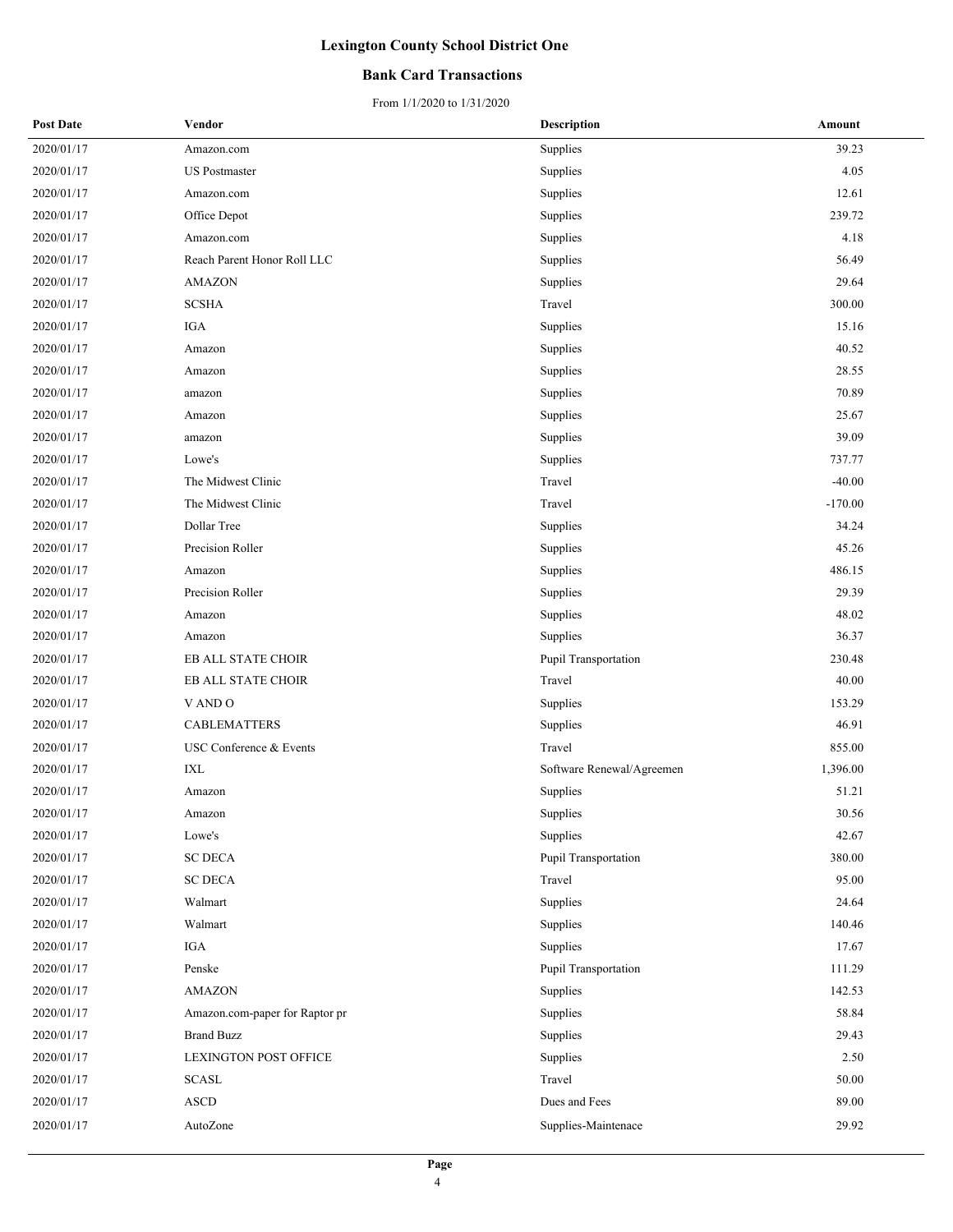### **Bank Card Transactions**

| <b>Post Date</b> | Vendor                         | <b>Description</b>  | Amount |
|------------------|--------------------------------|---------------------|--------|
| 2020/01/17       | Enlows                         | Supplies-Maintenace | 89.37  |
| 2020/01/17       | <b>CES</b>                     | Supplies-Maintenace | 82.74  |
| 2020/01/17       | Lowe's                         | Supplies-Maintenace | 52.00  |
| 2020/01/17       | <b>SC Gov</b>                  | Supplies-Maintenace | 18.29  |
| 2020/01/17       | AutoZone                       | Supplies-Maintenace | 119.69 |
| 2020/01/17       | Enlows                         | Supplies-Maintenace | 246.07 |
| 2020/01/17       | Lee Transport                  | Supplies-Maintenace | 110.21 |
| 2020/01/17       | <b>NAPA</b>                    | Supplies-Maintenace | 17.11  |
| 2020/01/17       | Northern Tool                  | Supplies-Maintenace | 99.50  |
| 2020/01/17       | AutoZone                       | Supplies-Maintenace | 29.95  |
| 2020/01/17       | Northern Tool                  | Supplies-Maintenace | 123.03 |
| 2020/01/17       | Prices                         | Supplies-Maintenace | 94.76  |
| 2020/01/17       | AutoZone                       | Supplies-Maintenace | 64.20  |
| 2020/01/17       | AutoZone                       | Supplies-Maintenace | 52.42  |
| 2020/01/17       | Home Depot                     | Supplies-Maintenace | 185.79 |
| 2020/01/17       | A-Z Lawnmower                  | Supplies-Maintenace | 106.79 |
| 2020/01/17       | <b>CES</b>                     | Supplies-Maintenace | 159.01 |
| 2020/01/17       | <b>CES</b>                     | Supplies-Maintenace | 161.55 |
| 2020/01/17       | Amazon                         | Supplies-Maintenace | 21.39  |
| 2020/01/17       | Home Depot                     | Supplies-Maintenace | 183.03 |
| 2020/01/17       | <b>WALKER HARDWARE</b>         | Supplies            | 19.15  |
| 2020/01/17       | LOWES                          | Supplies            | 49.48  |
| 2020/01/17       | <b>WALKER</b>                  | Supplies            | 10.69  |
| 2020/01/17       | Home Depot                     | Supplies-Maintenace | 158.54 |
| 2020/01/17       | P&S                            | Supplies-Maintenace | 438.75 |
| 2020/01/17       | Lowes                          | Supplies            | 18.54  |
| 2020/01/17       | A-Z Lawnmower                  | Supplies-Maintenace | 16.42  |
| 2020/01/17       | WP Law                         | Supplies-Maintenace | 334.57 |
| 2020/01/17       | Pitt Stop                      | Supplies            | 62.11  |
| 2020/01/17       | Lowe's                         | Supplies            | 430.91 |
| 2020/01/17       | Fortiline                      | Supplies-Maintenace | 219.35 |
| 2020/01/17       | AutoZone                       | Supplies-Maintenace | 171.04 |
| 2020/01/17       | Carts Plus                     | Supplies-Maintenace | 257.71 |
| 2020/01/17       | Ed Smith Lumber                | Supplies            | 21.39  |
| 2020/01/17       | Dollar General                 | Supplies-Maintenace | 14.18  |
| 2020/01/17       | Amazon                         | Supplies-Maintenace | 15.54  |
| 2020/01/17       | CES                            | Supplies-Maintenace | 125.15 |
| 2020/01/17       | Lowes                          | Supplies            | 257.69 |
| 2020/01/17       | Smith and Jones                | Supplies            | 251.45 |
| 2020/01/17       | <b>NAPA</b>                    | Supplies-Maintenace | 32.07  |
| 2020/01/17       | <b>SCAPPA</b>                  | Travel              | 259.00 |
| 2020/01/17       | Amazon                         | Supplies-Maintenace | 17.63  |
| 2020/01/17       | Amazon                         | Supplies-Maintenace | 295.92 |
| 2020/01/17       | Parent Institute               | Supplies            | 304.00 |
| 2020/01/17       | Amazon.com-Professional Develo | Supplies            | 69.24  |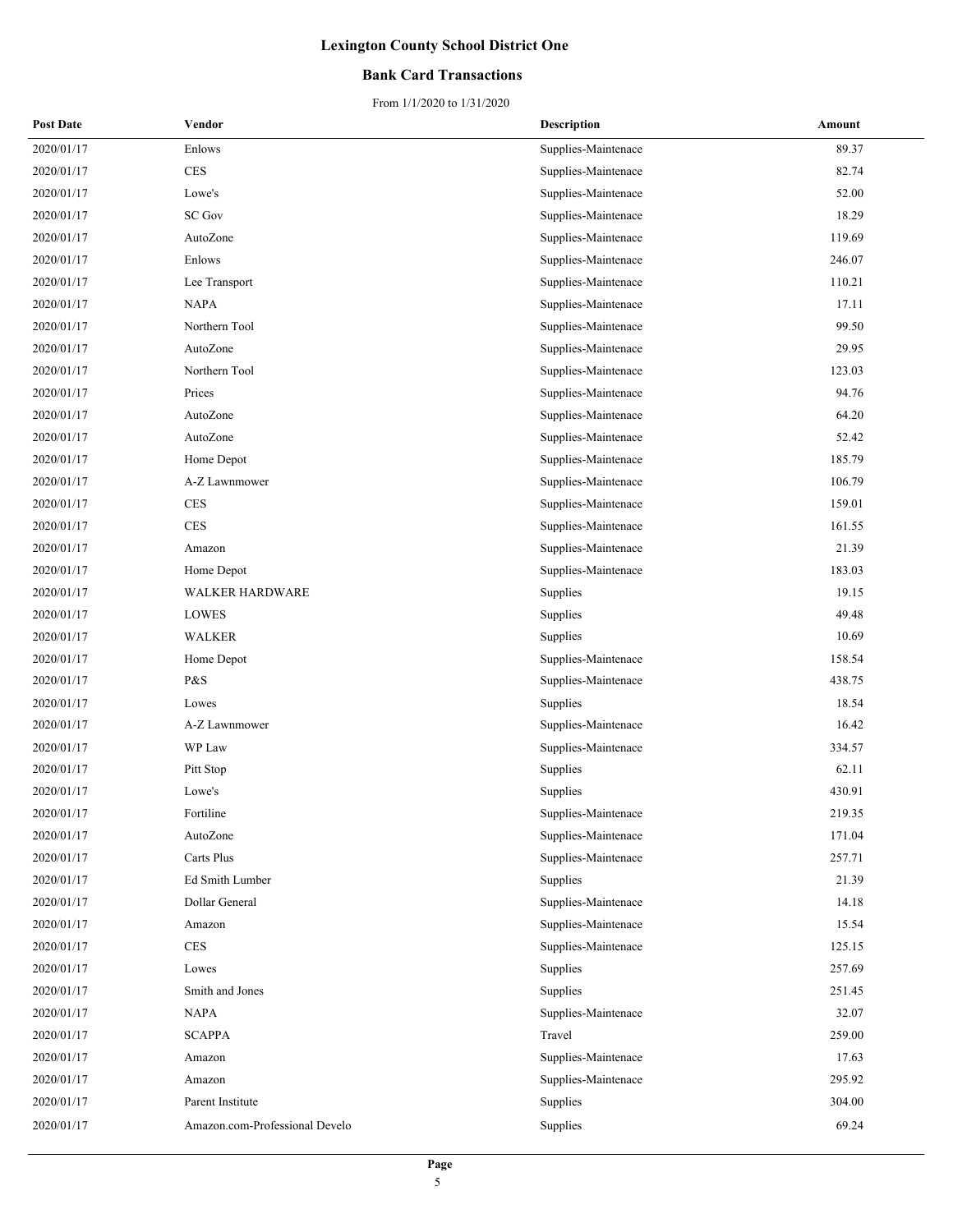### **Bank Card Transactions**

| <b>Post Date</b> | Vendor                         | <b>Description</b> | Amount   |
|------------------|--------------------------------|--------------------|----------|
| 2020/01/17       | Amazon.com-Professional Develo | Supplies           | 1,349.28 |
| 2020/01/17       | Amazon.com-Professional Develo | Supplies           | 69.24    |
| 2020/01/17       | Amazon.com-Professional Develo | Supplies           | 69.24    |
| 2020/01/17       | Pelion Elementary School Caf?? | Supplies           | 37.15    |
| 2020/01/17       | Walmart                        | Supplies           | 44.67    |
| 2020/01/17       | IGA                            | Supplies           | 11.44    |
| 2020/01/17       | Walmart                        | Supplies           | 59.68    |
| 2020/01/17       | Delta Airlines-flight for PLC  | Travel             | 558.00   |
| 2020/01/17       | Delta Airlines-flight for PLC  | Travel             | 558.00   |
| 2020/01/17       | Delta Airlines-flight for PLC  | Travel             | 558.00   |
| 2020/01/17       | Delta Airlines-flight for PLC  | Travel             | 558.00   |
| 2020/01/17       | Delta Airlines-flight for PLC  | Travel             | 558.00   |
| 2020/01/17       | Delta Airlines-flight for PLC  | Travel             | 558.00   |
| 2020/01/17       | Delta Airlines-flight for PLC  | Travel             | 558.00   |
| 2020/01/17       | Delta Airlines-flight for PLC  | Travel             | 558.00   |
| 2020/01/17       | Walmart                        | Supplies           | 72.28    |
| 2020/01/17       | Walmart                        | Supplies           | 57.69    |
| 2020/01/17       | Hotel Beacon                   | Travel             | 1,307.43 |
| 2020/01/17       | Curb Taxi                      | Travel             | 70.70    |
| 2020/01/17       | <b>LOWES</b>                   | Supplies           | 266.43   |
| 2020/01/17       | Lowes                          | Pupil Activity     | 181.12   |
| 2020/01/17       | City Electric Supply           | Pupil Activity     | 34.02    |
| 2020/01/17       | Math Assoc of America          | Pupil Activity     | 120.00   |
| 2020/01/17       | Dollar General                 | Pupil Activity     | 23.00    |
| 2020/01/17       | Pioneer Drama Service          | Pupil Activity     | 35.00    |
| 2020/01/17       | Office Depot                   | Pupil Activity     | 138.75   |
| 2020/01/17       | Walmart                        | Pupil Activity     | 277.64   |
| 2020/01/17       | Amazon.com-Totes for Science 1 | Pupil Activity     | 21.66    |
| 2020/01/17       | Amazon.com-Instructional Items | Pupil Activity     | 121.44   |
| 2020/01/17       | Amazon.com-Totes for Science 1 | Pupil Activity     | 21.66    |
| 2020/01/17       | Amazon.com-Instructional mater | Pupil Activity     | 77.07    |
| 2020/01/17       | Amazon.com-Instructional items | Pupil Activity     | 39.28    |
| 2020/01/17       | Amazon                         | Pupil Activity     | 76.68    |
| 2020/01/17       | Amazon                         | Pupil Activity     | 63.69    |
| 2020/01/17       | amazon                         | Pupil Activity     | 60.92    |
| 2020/01/17       | Walmart                        | Pupil Activity     | 56.09    |
| 2020/01/17       | teachers pay teachers          | Pupil Activity     | 95.40    |
| 2020/01/17       | publix                         | Pupil Activity     | 25.96    |
| 2020/01/17       | SCMEA - Orchestra Div          | Pupil Activity     | 300.00   |
| 2020/01/17       | <b>SCMEA</b> Orchestra         | Pupil Activity     | 150.00   |
| 2020/01/17       | Bumpboxx                       | Pupil Activity     | 339.00   |
| 2020/01/17       | Amazon                         | Pupil Activity     | 12.80    |
| 2020/01/17       | Ed Smith Lumber                | Pupil Activity     | 9.94     |
| 2020/01/17       | party city                     | Pupil Activity     | 25.59    |
| 2020/01/17       | Trophy and awards center       | Pupil Activity     | 177.62   |
|                  |                                |                    |          |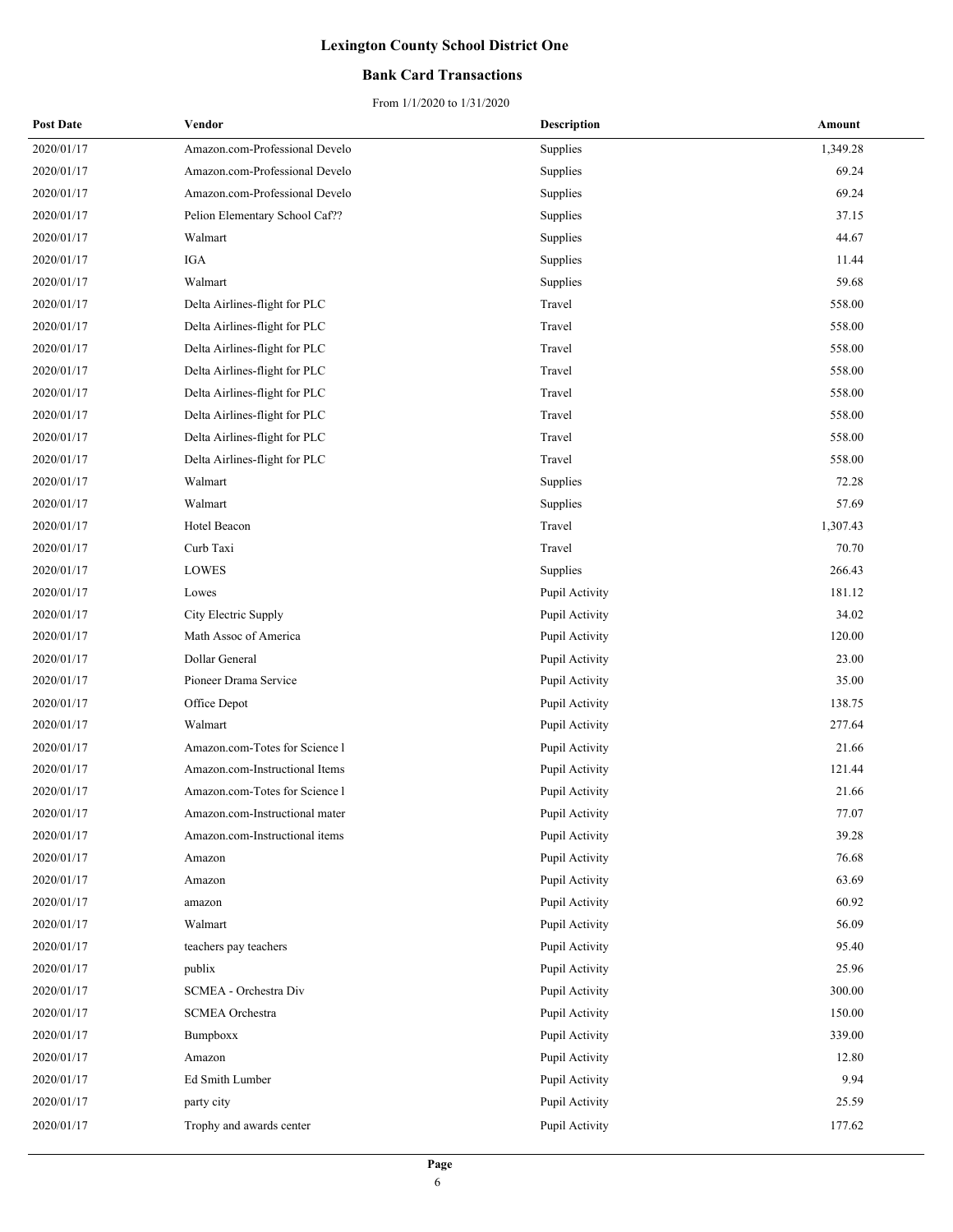### **Bank Card Transactions**

| <b>Post Date</b> | Vendor                         | <b>Description</b>      | Amount   |
|------------------|--------------------------------|-------------------------|----------|
| 2020/01/17       | Amazon                         | Pupil Activity          | 4.06     |
| 2020/01/21       | American Airlines              | Travel                  | 788.40   |
| 2020/01/21       | American Assoc. of School Admi | Travel                  | 1,215.00 |
| 2020/01/21       | Association for Learning Envir | Dues and Fees           | 135.00   |
| 2020/01/21       | Operations Advisory Council Me | Other Objects           | 40.13    |
| 2020/01/21       | Chic-fil-A                     | Other Objects           | 463.25   |
| 2020/01/21       | SCASBO Spring Conf./Hotel      | Travel                  | 160.15   |
| 2020/01/21       | SCASBO Spring Conf./Hotel      | Travel                  | 129.92   |
| 2020/01/21       | SCASO Spring Conf. /Hotel      | Travel                  | 129.92   |
| 2020/01/21       | Amazon                         | Supplies                | 57.76    |
| 2020/01/21       | Certified Letter               | Supplies                | 9.30     |
| 2020/01/21       | ASBO Renewal - Donna Patten    | Dues and Fees           | 1,310.00 |
| 2020/01/21       | SCASBO Spring Conf./Dues       | Dues and Fees           | 305.00   |
| 2020/01/21       | SCASBO Spring Conf Reg/Dues    | Dues and Fees           | 280.00   |
| 2020/01/21       | <b>CAFR Renewal Fees</b>       | Dues and Fees           | 760.00   |
| 2020/01/21       | SCASBO Spring Conf./Dues       | Dues and Fees           | 305.00   |
| 2020/01/21       | Chairs for Kiosk               | Supplies-Maintenace     | 213.98   |
| 2020/01/22       | Walmart                        | Supplies                | 15.99    |
| 2020/01/22       | Gilbert Primary School Cafeter | Supplies                | 222.75   |
| 2020/01/22       | <b>SCMEA</b>                   | Travel                  | 150.00   |
| 2020/01/22       | Walmart                        | Supplies                | 73.18    |
| 2020/01/22       | <b>SCMEA Choral</b>            | Supplies                | 203.20   |
| 2020/01/22       | Amazon                         | Supplies                | 26.75    |
| 2020/01/22       | <b>Embassy Suites</b>          | Travel                  | 400.96   |
| 2020/01/22       | <b>SCFLTA</b>                  | Travel                  | 605.00   |
| 2020/01/22       | USC Marketplace                | Travel                  | 300.00   |
| 2020/01/22       | PayPal - SCMEA                 | Travel                  | 80.00    |
| 2020/01/22       | <b>NAFME</b>                   | Repairs and Maintenance | 133.00   |
| 2020/01/22       | <b>SCMEA</b>                   | Repairs and Maintenance | 80.00    |
| 2020/01/22       | <b>SCMEA</b>                   | Repairs and Maintenance | 80.00    |
| 2020/01/22       | <b>SCMEA</b>                   | Repairs and Maintenance | 80.00    |
| 2020/01/22       | Paypal                         | Travel                  | 80.00    |
| 2020/01/22       | Paypal                         | Supplies                | 300.00   |
| 2020/01/22       | Dance Discount                 | Supplies                | 274.89   |
| 2020/01/22       | Dance Discount                 | Supplies                | 31.19    |
| 2020/01/22       | Amazon                         | Supplies                | 44.25    |
| 2020/01/22       | Amazon                         | Supplies                | 16.15    |
| 2020/01/22       | Amazon                         | Supplies                | 57.23    |
| 2020/01/22       | Amazon                         | Supplies                | 112.70   |
| 2020/01/22       | Amazon                         | Supplies                | 11.88    |
| 2020/01/22       | NCYI.Org                       | Travel                  | 417.00   |
| 2020/01/22       | <b>Embassy Suites</b>          | Travel                  | 241.90   |
| 2020/01/22       | Walmart                        | Supplies                | 58.44    |
| 2020/01/22       | <b>NYT</b>                     | Periodicals             | 4.00     |
| 2020/01/22       | Renaissance Riverview Mobile A | Travel                  | 316.92   |
|                  |                                |                         |          |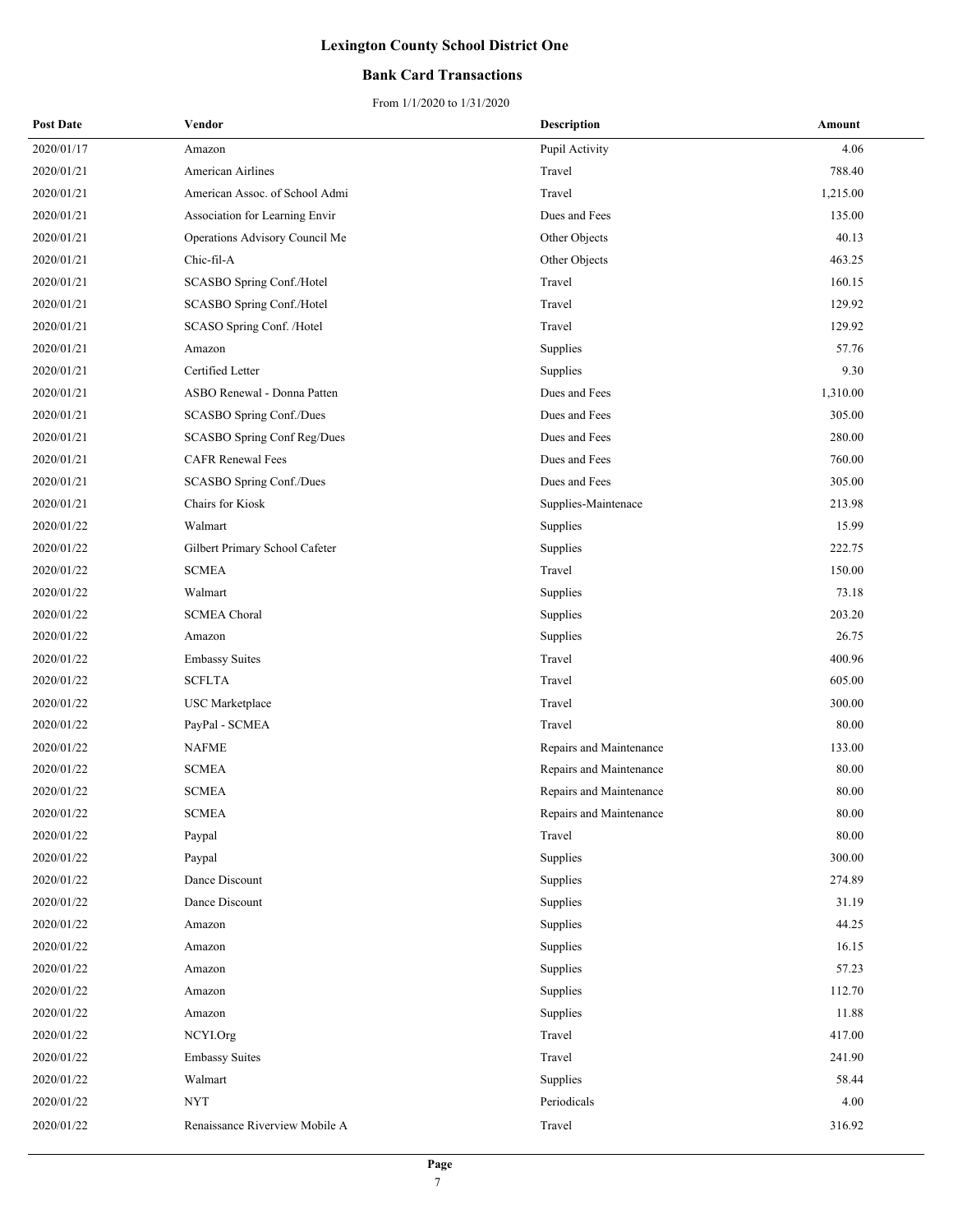### **Bank Card Transactions**

| <b>Post Date</b> | Vendor                         | <b>Description</b>         | Amount   |
|------------------|--------------------------------|----------------------------|----------|
| 2020/01/22       | Walmart                        | Supplies                   | 117.54   |
| 2020/01/22       | Food Lion                      | Supplies                   | 14.95    |
| 2020/01/22       | Finance Charge                 | Supplies                   | 12.74    |
| 2020/01/22       | Dollar Tree                    | Supplies                   | 22.12    |
| 2020/01/22       | Storey's Florist               | Supplies                   | 90.25    |
| 2020/01/22       | RBT Alodia's                   | Other Objects              | 786.98   |
| 2020/01/22       | Credit from Alodia's           | Other Objects              | $-31.48$ |
| 2020/01/22       | <b>Embassy Suites</b>          | Travel                     | 238.48   |
| 2020/01/22       | Amazon.com                     | Supplies                   | 89.58    |
| 2020/01/22       | Amazon.com                     | Supplies                   | 89.58    |
| 2020/01/22       | <b>Barnes and Nobles</b>       | Supplies                   | 80.86    |
| 2020/01/22       | Lowe's                         | Supplies                   | 449.42   |
| 2020/01/22       | Lowe's                         | Supplies                   | 83.94    |
| 2020/01/22       | Carolina Power                 | Supplies                   | 93.46    |
| 2020/01/22       | Lowes                          | Supplies                   | 261.26   |
| 2020/01/22       | Smith & Jones                  | Supplies                   | 63.78    |
| 2020/01/22       | American Airlines              | Travel                     | 563.40   |
| 2020/01/22       | American Airline               | Travel                     | 95.35    |
| 2020/01/22       | Commercial Drone Pilot Exam    | Dues and Fees              | 160.00   |
| 2020/01/22       | Lowes Foods                    | Other Objects              | 20.45    |
| 2020/01/22       | Chic-fil-A                     | Other Objects              | 111.67   |
| 2020/01/22       | Hilton Hotels Anatole, Dallas, | Travel                     | 421.86   |
| 2020/01/22       | Hilton Hotels Anatole, Dallas, | Travel                     | 371.86   |
| 2020/01/22       | American Airlines              | Travel                     | 30.00    |
| 2020/01/22       | American Airlines              | Travel                     | 30.00    |
| 2020/01/22       | Yellow Checker - Dallas, Texas | Travel                     | 90.00    |
| 2020/01/22       | American Airlines              | Travel                     | 30.00    |
| 2020/01/22       | American Airlines              | Travel                     | 30.00    |
| 2020/01/22       | Dallas Airport                 | Travel                     | 88.50    |
| 2020/01/22       | Hilton Hotels Anatole, Dallas, | Travel                     | 421.86   |
| 2020/01/22       | Republic Parking System        | Travel                     | 48.00    |
| 2020/01/22       | <b>American Airlines</b>       | Travel                     | 30.00    |
| 2020/01/22       | American Airlines              | Travel                     | 30.00    |
| 2020/01/22       | American Airlines              | Travel                     | 30.00    |
| 2020/01/22       | American Airlines              | Travel                     | 30.00    |
| 2020/01/22       | American Airlines              | Travel                     | 30.00    |
| 2020/01/22       | American Airlines              | Travel                     | 30.00    |
| 2020/01/22       | Gilbert Primary School Cafeter | Supplies                   | 175.50   |
| 2020/01/22       | Amazon                         | <b>Technology Supplies</b> | 961.24   |
| 2020/01/22       | Amazon                         | <b>Technology Supplies</b> | 225.60   |
| 2020/01/22       | Amazon                         | Supplies                   | 51.26    |
| 2020/01/22       | Amazon                         | Supplies                   | 29.05    |
| 2020/01/22       | Amazon                         | Supplies                   | 40.05    |
| 2020/01/22       | Amazon                         | Supplies                   | 28.94    |
| 2020/01/22       | Amazon                         | Supplies                   | 6.40     |
|                  |                                |                            |          |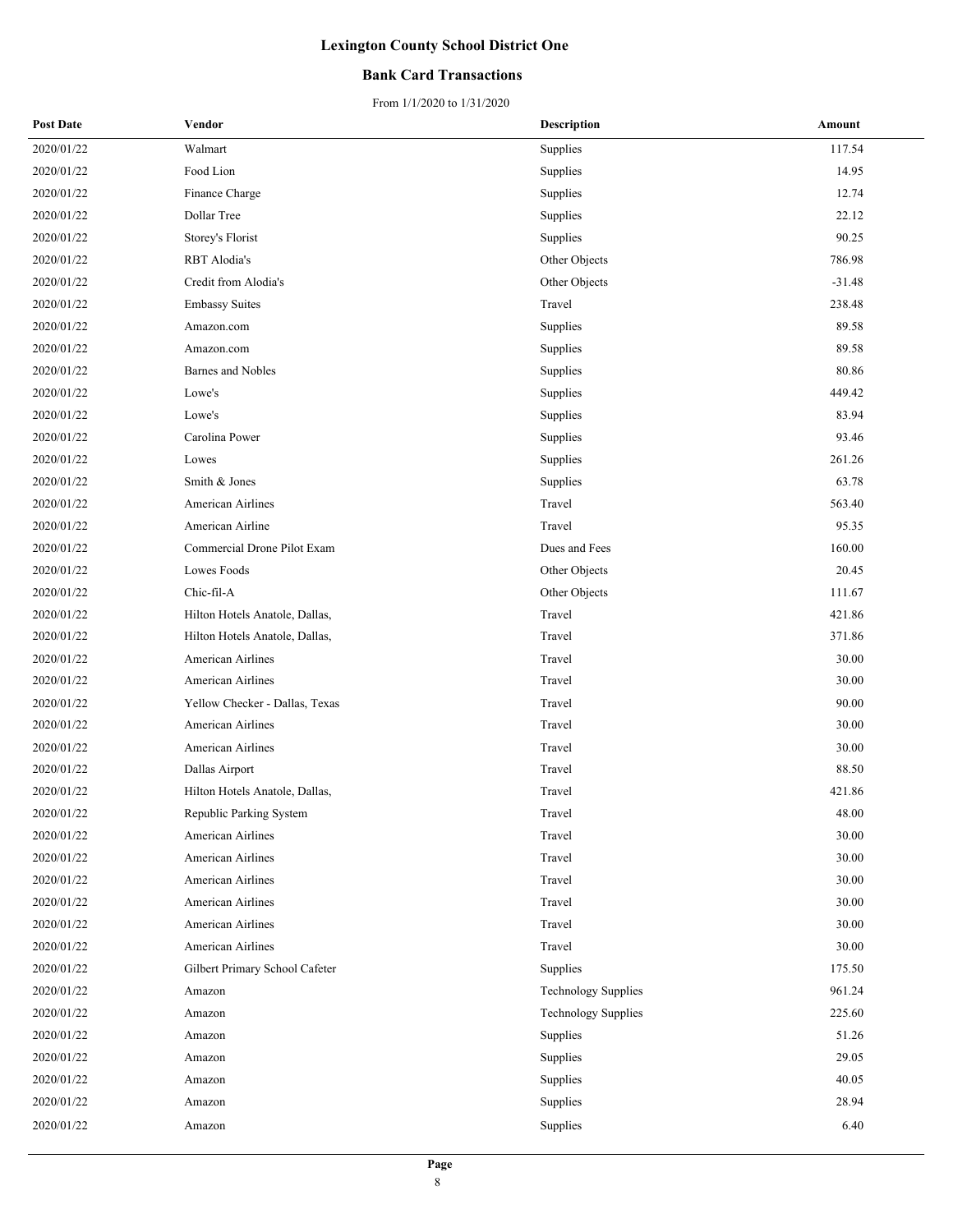### **Bank Card Transactions**

| <b>Post Date</b> | Vendor                  | <b>Description</b>            | Amount   |
|------------------|-------------------------|-------------------------------|----------|
| 2020/01/22       | Amazon                  | Supplies                      | 13.90    |
| 2020/01/22       | Robotics Education      | <b>Instructional Services</b> | 250.00   |
| 2020/01/22       | Robot Events            | <b>Instructional Services</b> | 150.00   |
| 2020/01/22       | Amazon                  | Supplies                      | 14.52    |
| 2020/01/22       | Amazon                  | Supplies                      | 3.19     |
| 2020/01/22       | Amazon                  | Supplies                      | 14.52    |
| 2020/01/22       | Amazon                  | Supplies                      | 3.20     |
| 2020/01/22       | <b>ASCD</b>             | Supplies                      | 58.56    |
| 2020/01/22       | Vue Testing             | Other Prof & Tech Service     | 606.00   |
| 2020/01/22       | <b>AICPA</b> Events     | Supplies                      | 125.00   |
| 2020/01/22       | Priceline - Hyatt Place | Supplies                      | 380.55   |
| 2020/01/22       | Amazon                  | Supplies                      | 35.60    |
| 2020/01/22       | Delta Airlines          | Travel                        | 554.40   |
| 2020/01/22       | Delta Airlines          | Travel                        | 147.60   |
| 2020/01/22       | Delta Airlines          | Travel                        | 147.60   |
| 2020/01/22       | Amazon                  | Supplies                      | 21.15    |
| 2020/01/22       | Amazon                  | Pupil Activity                | 68.29    |
| 2020/01/22       | Walmart                 | Pupil Activity                | 365.68   |
| 2020/01/22       | Walmart                 | Pupil Activity                | 241.48   |
| 2020/01/22       | Teachers Pay Teachers   | Pupil Activity                | 56.00    |
| 2020/01/22       | Jones School Supply     | Pupil Activity                | 46.66    |
| 2020/01/22       | Council for Econ Ed     | Pupil Activity                | 399.88   |
| 2020/01/22       | <b>UPS</b> Store        | Pupil Activity                | 74.90    |
| 2020/01/22       | Grapes & Gallery        | Pupil Activity                | 500.00   |
| 2020/01/22       | Amazon                  | Pupil Activity                | 44.82    |
| 2020/01/22       | <b>SCMEA</b> Orchestra  | Pupil Activity                | 150.00   |
| 2020/01/22       | South Carolina          | Pupil Activity                | 80.00    |
| 2020/01/22       | <b>BSN SPORTS</b>       | Pupil Activity                | 90.60    |
| 2020/01/22       | Amazon                  | Pupil Activity                | 1,057.41 |
| 2020/01/22       | Walmart                 | Pupil Activity                | 7.10     |
| 2020/01/22       | <b>AMAZON</b>           | Pupil Activity                | 21.35    |
| 2020/01/22       | <b>NATA</b>             | Pupil Activity                | 247.00   |
| 2020/01/22       | MC HOTEL CREDIT         | Pupil Activity                | $-16.50$ |
| 2020/01/22       | TARGET                  | Pupil Activity                | 42.98    |
| 2020/01/22       | ACO MED SUPPLY          | Pupil Activity                | 155.90   |
| 2020/01/22       | Krispy Kreme            | Pupil Activity                | 67.52    |
| 2020/01/22       | Domino's Pizza          | Pupil Activity                | 95.92    |
| 2020/01/22       | Lidl                    | Pupil Activity                | 41.27    |
| 2020/01/22       | Sam's Club              | Pupil Activity                | 183.30   |
| 2020/01/22       | Walmart                 | Pupil Activity                | 49.31    |
| 2020/01/22       | Domino's Pizza          | Pupil Activity                | 92.18    |
| 2020/01/22       | Bilo                    | Pupil Activity                | 104.47   |
| 2020/01/22       | Little Ceasers          | Pupil Activity                | 32.10    |
| 2020/01/22       | WalMart                 | Pupil Activity                | 64.54    |
| 2020/01/22       | Sams                    | Pupil Activity                | 204.08   |
|                  |                         |                               |          |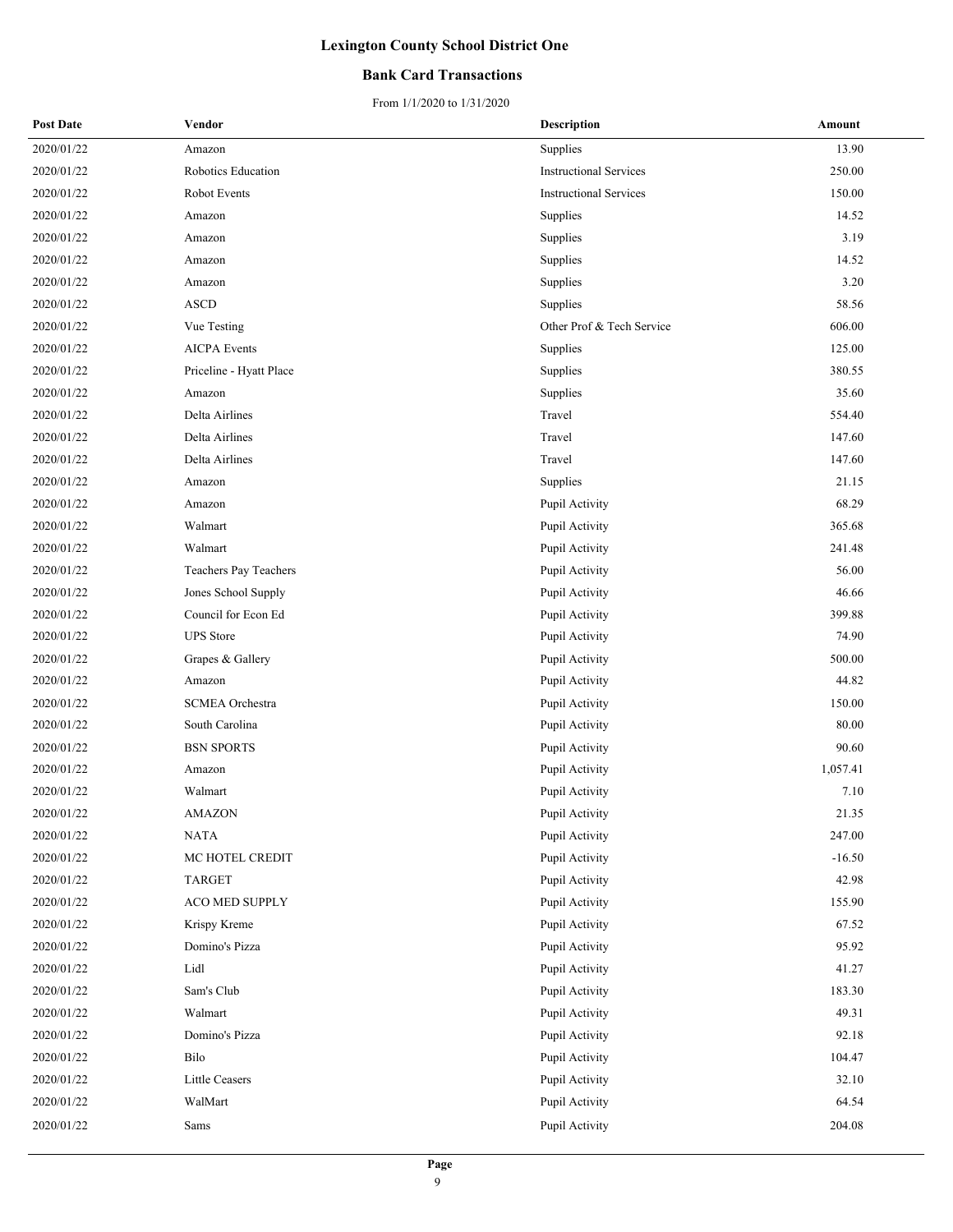### **Bank Card Transactions**

| <b>Post Date</b> | Vendor                          | <b>Description</b>       | Amount |
|------------------|---------------------------------|--------------------------|--------|
| 2020/01/22       | Taco Bell                       | Pupil Activity           | 21.40  |
| 2020/01/22       | Walmart                         | Pupil Activity           | 384.02 |
| 2020/01/22       | <b>LOWES</b>                    | Pupil Activity           | 54.37  |
| 2020/01/22       | <b>ENTERPRISE</b>               | Pupil Activity           | 6.61   |
| 2020/01/22       | <b>ENTERPRISE</b>               | Pupil Activity           | 4.13   |
| 2020/01/22       | TROPHY AND AWARDS               | Pupil Activity           | 194.74 |
| 2020/01/22       | <b>AMAZON</b>                   | Pupil Activity           | 82.38  |
| 2020/01/22       | TROPHY AND AWARDS               | Pupil Activity           | 228.98 |
| 2020/01/22       | Walmart                         | Supplies                 | 100.00 |
| 2020/01/22       | Institute for Childhood Succes  | Travel                   | 140.00 |
| 2020/01/22       | Institute for Childhood Succes  | Travel                   | 140.00 |
| 2020/01/22       | Institute for Childhood Succes  | Travel                   | 140.00 |
| 2020/01/22       | Dollar Tree                     | Supplies                 | 5.35   |
| 2020/01/23       | USPS - JANIS - POSTAGE STAMPS   | Supplies                 | 111.80 |
| 2020/01/23       | Rydin                           | Supplies                 | 209.87 |
| 2020/01/23       | <b>USPS</b>                     | Supplies                 | 226.30 |
| 2020/01/23       | Wal Mart                        | Supplies                 | 13.14  |
| 2020/01/23       | Amazon.com                      | Supplies                 | 53.84  |
| 2020/01/23       | The UPS Store                   | Supplies                 | 46.39  |
| 2020/01/23       | AMAZON - JANIS/RODRIGUEZ - PUZ  | Supplies                 | 26.23  |
| 2020/01/23       | AMAZON MONTHLY PRIME            | Supplies                 | 13.90  |
| 2020/01/23       | AMAZON - JANIS - OFFICE SUPPLI  | Supplies                 | 61.86  |
| 2020/01/23       | Foreign Fee for ordering books  | Supplies-Immersion       | 0.43   |
| 2020/01/23       | Foreign Transaction Fee for or  | Supplies-Immersion       | 16.05  |
| 2020/01/23       | Scholastic Canada               | Supplies-Immersion       | 14.45  |
| 2020/01/23       | SCIRA - READING CONFERENCE REG  | Travel                   | 569.25 |
| 2020/01/23       | School Nurse Supply, Inc.       | Supplies                 | 154.43 |
| 2020/01/23       | FIRST CLASS CONFERENCES - SESS  | Supplies                 | 220.00 |
| 2020/01/23       | <b>First Class Conferences</b>  | Travel-Teacher Staff Dev | 400.00 |
| 2020/01/23       | LOWES - GILBERT - WIRE BRACKET  | Supplies                 | 14.15  |
| 2020/01/23       | LOWES - GILBERT - RECEPTACLES   | Supplies                 | 31.29  |
| 2020/01/23       | LOWES - GILBERT - POINSETTA FO  | Supplies                 | 11.92  |
| 2020/01/23       | LOWES - GILBERT - BATTERIES, CA | Supplies                 | 28.80  |
| 2020/01/23       | Wal Mart                        | Supplies                 | 27.96  |
| 2020/01/23       | Amazon                          | Supplies                 | 8.28   |
| 2020/01/23       | Apple Store                     | Supplies-Maintenace      | 105.93 |
| 2020/01/23       | FPES SPED Furnishings           | Supplies-Maintenace      | 149.78 |
| 2020/01/23       | FPES SPED Furnishings           | Supplies-Maintenace      | 79.18  |
| 2020/01/23       | Amazon.com                      | Supplies                 | 346.68 |
| 2020/01/23       | Amazon.com                      | Supplies                 | 145.21 |
| 2020/01/23       | Publix                          | Supplies                 | 5.98   |
| 2020/01/23       | Wal Mart                        | Supplies                 | 43.74  |
| 2020/01/23       | Booksource                      | Supplies                 | 363.78 |
| 2020/01/23       | SCMEA - CONFERENCE FOR K. WILL  | Pupil Activity           | 80.00  |
| 2020/01/23       | AMAZON - JANIS - M&S FOR EAGLE  | Pupil Activity           | 11.77  |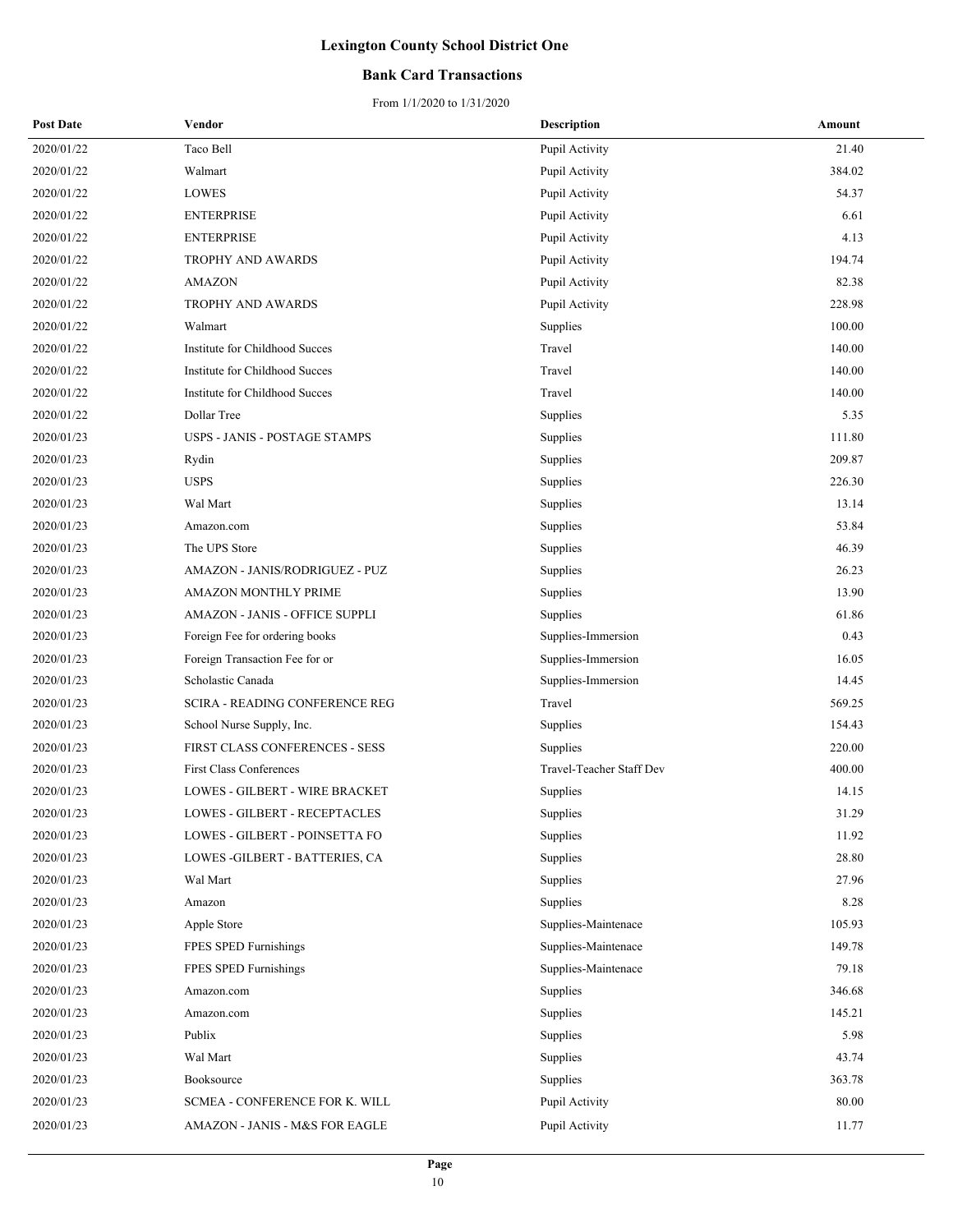### **Bank Card Transactions**

| <b>Post Date</b> | Vendor                        | <b>Description</b> | Amount   |
|------------------|-------------------------------|--------------------|----------|
| 2020/01/23       | Amazon                        | Pupil Activity     | 44.07    |
| 2020/01/23       | Amazon                        | Pupil Activity     | 44.39    |
| 2020/01/23       | Amazon                        | Pupil Activity     | 24.40    |
| 2020/01/23       | Rochester 100                 | Pupil Activity     | 337.50   |
| 2020/01/23       | Amazon                        | Pupil Activity     | 38.06    |
| 2020/01/23       | Amazon                        | Pupil Activity     | 18.17    |
| 2020/01/23       | Wal-Mart                      | Pupil Activity     | 144.07   |
| 2020/01/23       | Neil A Kjos Music Co.         | Pupil Activity     | 20.90    |
| 2020/01/23       | <b>GIA</b> Publications       | Pupil Activity     | 112.70   |
| 2020/01/23       | Midwest Sheet Music           | Pupil Activity     | 170.85   |
| 2020/01/23       | Chick Fil A                   | Pupil Activity     | 119.12   |
| 2020/01/23       | American Systems              | Supplies           | 470.79   |
| 2020/01/23       | Caughman's Meat Market        | Supplies           | 600.00   |
| 2020/01/23       | <b>FNAC Direct</b>            | Supplies           | 535.18   |
| 2020/01/24       | Leading Equity LLC            | Travel             | 39.00    |
| 2020/01/24       | PHI DELTA KAPPA International | Dues and Fees      | 95.00    |
| 2020/01/24       | Lowe's Groc.                  | Other Objects      | 17.98    |
| 2020/01/24       | Eggs Up rest.                 | Other Objects      | 813.41   |
| 2020/01/24       | Hotel Beacon                  | Travel             | 1,307.43 |
| 2020/01/24       | Wal-Mart                      | Pupil Activity     | 51.04    |
| 2020/01/24       | Lowe's                        | Pupil Activity     | 191.34   |
| 2020/01/24       | Amazon                        | Pupil Activity     | 44.16    |
| 2020/01/24       | Paypal                        | Pupil Activity     | 55.00    |
| 2020/01/24       | Wal-Mart                      | Pupil Activity     | 152.27   |
| 2020/01/24       | PayPal                        | Pupil Activity     | 75.00    |
| 2020/01/24       | $_{\rm CSI}$                  | Pupil Activity     | 110.00   |
| 2020/01/24       | Chick Fil A                   | Pupil Activity     | 124.50   |
| 2020/01/24       | SubStation II                 | Pupil Activity     | 85.02    |
| 2020/01/24       | Substation II                 | Pupil Activity     | 189.66   |
| 2020/01/24       | Chick Fil-A                   | Pupil Activity     | 119.40   |
| 2020/01/24       | SubStation II                 | Pupil Activity     | 78.48    |
| 2020/01/27       | Amazon                        | Supplies           | 25.11    |
| 2020/01/27       | Amazon                        | Supplies           | 21.30    |
| 2020/01/27       | Amazon                        | Supplies           | 9.27     |
| 2020/01/27       | Really Good Stuff             | Supplies           | 456.59   |
| 2020/01/27       | Lowes                         | Supplies           | 86.22    |
| 2020/01/27       | EventBright/SCCTE             | Travel             | 200.00   |
| 2020/01/27       | Amazon                        | Supplies           | 50.24    |
| 2020/01/27       | Amazon                        | Supplies           | 43.32    |
| 2020/01/27       | Booksource                    | Supplies           | 7.82     |
| 2020/01/27       | Lowe's                        | Supplies           | 34.40    |
| 2020/01/27       | Amazon                        | Supplies           | 128.37   |
| 2020/01/27       | Walmart Super center          | Supplies           | 11.00    |
| 2020/01/27       | Amazon.com                    | Supplies           | 8.00     |
| 2020/01/27       | Amazon.com                    | Supplies           | 14.22    |
|                  |                               |                    |          |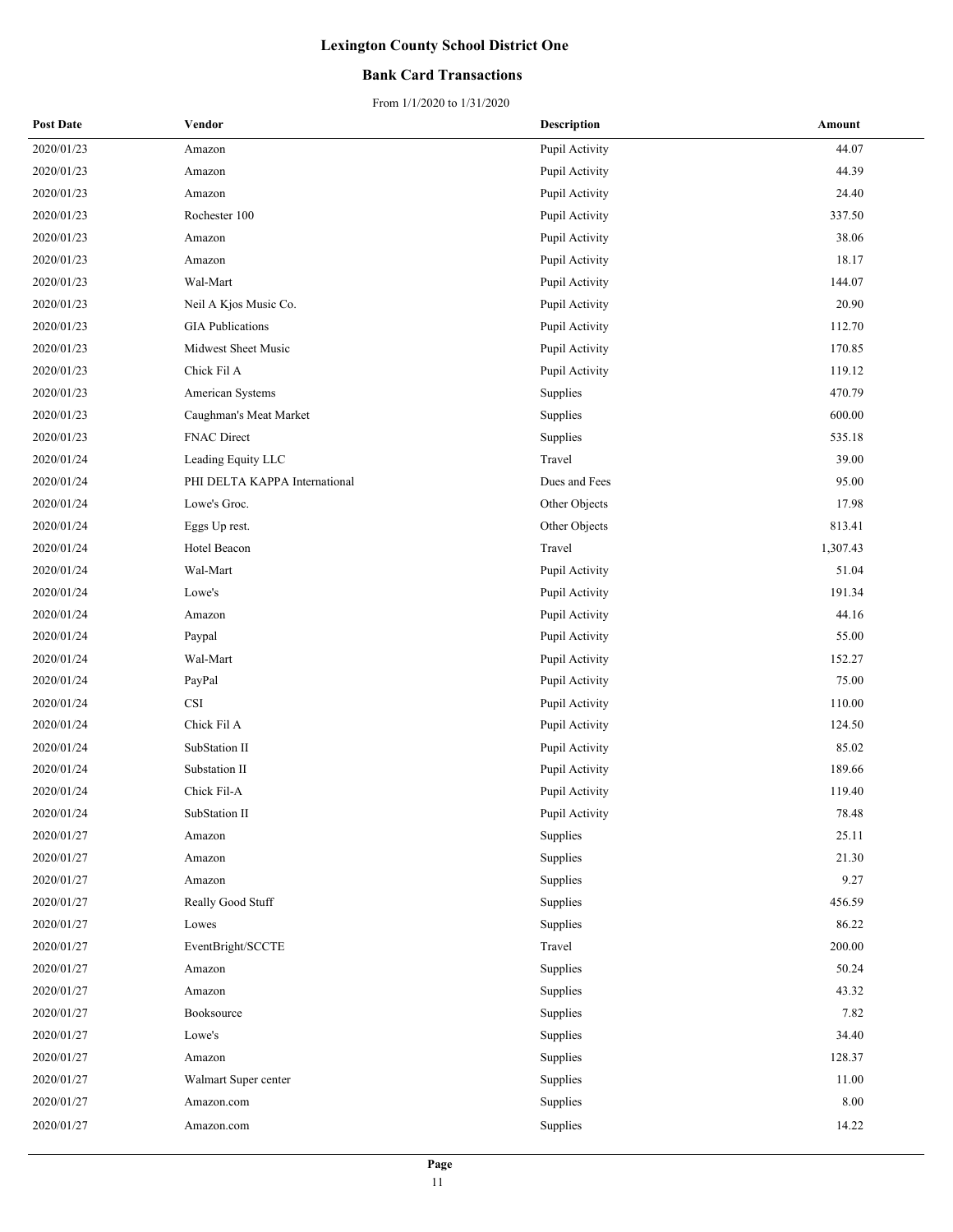### **Bank Card Transactions**

| <b>Post Date</b> | Vendor                        | Description    | Amount   |
|------------------|-------------------------------|----------------|----------|
| 2020/01/27       | Amazon.com                    | Supplies       | 47.92    |
| 2020/01/27       | Booksource                    | Supplies       | 13.45    |
| 2020/01/27       | WHITE KNOLL HIGH SCHOOL       | Supplies       | 40.00    |
| 2020/01/27       | WALMART                       | Supplies       | 56.44    |
| 2020/01/27       | Amazon.com                    | Supplies       | 28.08    |
| 2020/01/27       | Office Depot/Office Max       | Supplies       | 58.18    |
| 2020/01/27       | RPS Columbia West Columbia    | Travel         | 36.00    |
| 2020/01/27       | RPS Columbia West Columbia SC | Travel         | 36.00    |
| 2020/01/27       | <b>USC</b> Marketplace        | Travel         | 250.00   |
| 2020/01/27       | Ace Hardware                  | Supplies       | 52.00    |
| 2020/01/27       | KMart                         | Supplies       | 53.50    |
| 2020/01/27       | K-Mart                        | Supplies       | 10.70    |
| 2020/01/27       | Delta                         | Travel         | 138.60   |
| 2020/01/27       | Allianz                       | Travel         | 23.63    |
| 2020/01/27       | Publix                        | Other Objects  | 574.86   |
| 2020/01/27       | <b>ESEANEWORK. ORG</b>        | Travel         | 1,759.00 |
| 2020/01/27       | <b>ESEANEWORK. ORG</b>        | Travel         | 1,759.00 |
| 2020/01/27       | Doubletree                    | Travel         | 100.68   |
| 2020/01/27       | Hotel Beacon-NYC              | Travel         | 1,485.57 |
| 2020/01/27       | Scholastic book fairs         | Supplies       | 988.12   |
| 2020/01/27       | <b>NAFME</b>                  | Pupil Activity | 133.00   |
| 2020/01/27       | Pay Pal South Carolina        | Pupil Activity | 80.00    |
| 2020/01/27       | Amazon                        | Pupil Activity | 15.89    |
| 2020/01/27       | Amazon                        | Pupil Activity | 31.62    |
| 2020/01/27       | Amazon                        | Pupil Activity | 28.76    |
| 2020/01/27       | Amazon.com                    | Pupil Activity | 27.19    |
| 2020/01/27       | Amazon.com                    | Pupil Activity | 52.94    |
| 2020/01/27       | Music is Elementary           | Pupil Activity | 259.60   |
| 2020/01/27       | Teachers Pay Teachers         | Pupil Activity | 31.80    |
| 2020/01/27       | WalMart                       | Pupil Activity | 20.64    |
| 2020/01/27       | Booksource                    | Pupil Activity | 4.16     |
| 2020/01/27       | Amazon.com                    | Pupil Activity | 436.62   |
| 2020/01/27       | Southern Living Store         | Pupil Activity | 49.60    |
| 2020/01/27       | Wal-Mart                      | Pupil Activity | 86.11    |
| 2020/01/27       | J W Pepper                    | Pupil Activity | 47.70    |
| 2020/01/27       | NAFME                         | Pupil Activity | 153.00   |
| 2020/01/27       | Pay Pal South Carolina        | Pupil Activity | 80.00    |
| 2020/01/27       | JW Pepper                     | Pupil Activity | 73.99    |
| 2020/01/27       | Amazon                        | Pupil Activity | 54.41    |
| 2020/01/27       | Amazon                        | Pupil Activity | 29.35    |
| 2020/01/27       | Southeastern Satellite        | Pupil Activity | 183.82   |
| 2020/01/27       | Circle K                      | Pupil Activity | $-0.46$  |
| 2020/01/27       | Chuy's                        | Pupil Activity | $-1.20$  |
| 2020/01/27       | Shell Oil                     | Pupil Activity | $-0.64$  |
| 2020/01/27       | Circle K                      | Pupil Activity | $-0.52$  |
|                  |                               |                |          |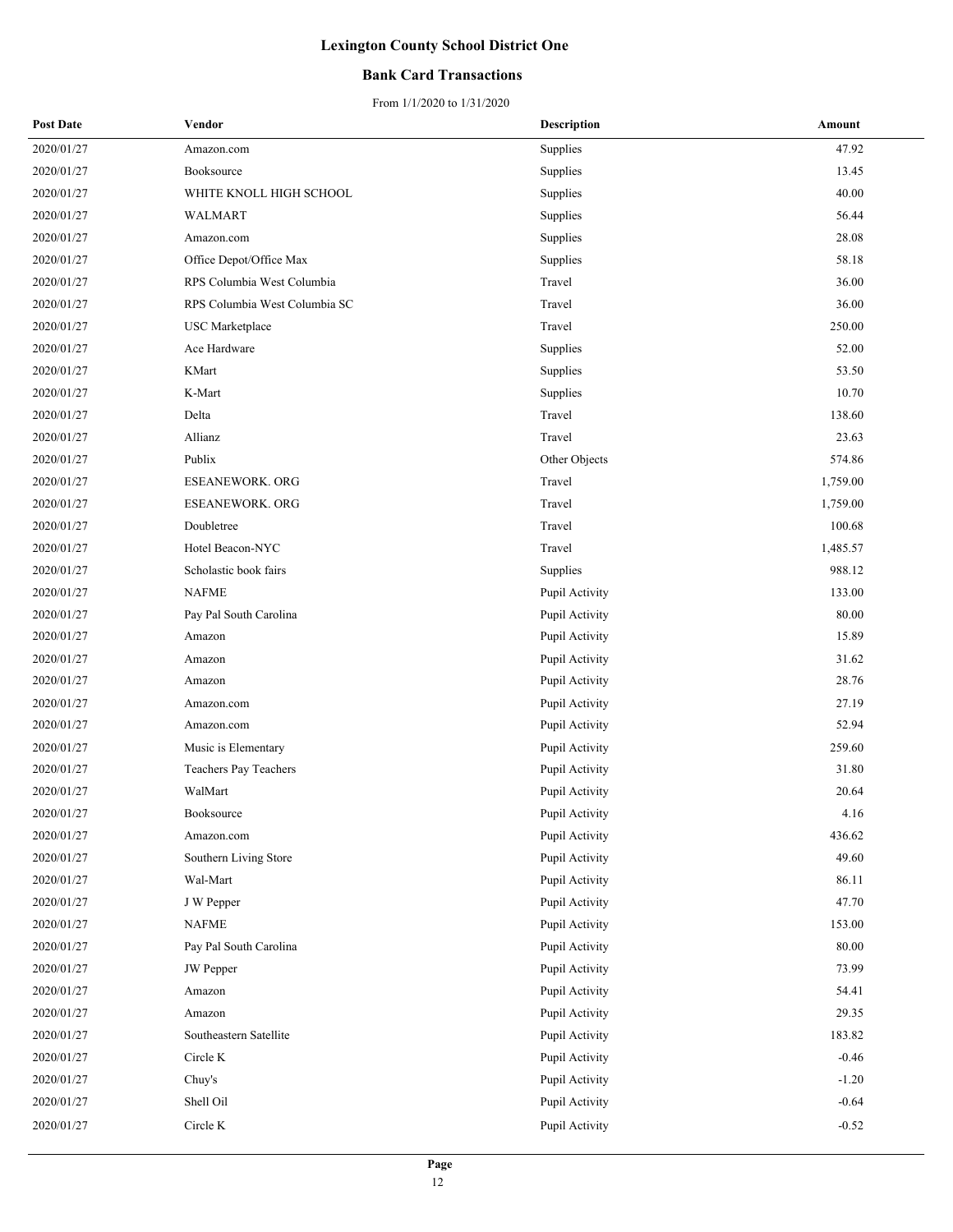### **Bank Card Transactions**

| <b>Post Date</b> | Vendor                         | <b>Description</b>        | Amount   |
|------------------|--------------------------------|---------------------------|----------|
| 2020/01/27       | Circle K                       | Pupil Activity            | $-0.54$  |
| 2020/01/27       | TGI Friday's                   | Pupil Activity            | $-2.30$  |
| 2020/01/27       | Circle K                       | Pupil Activity            | $-0.34$  |
| 2020/01/27       | <b>Bellys BBQ</b>              | Pupil Activity            | 473.90   |
| 2020/01/27       | <b>Dicks Sporting Goods</b>    | Pupil Activity            | 513.54   |
| 2020/01/27       | Shumpert's IGA                 | Pupil Activity            | 28.60    |
| 2020/01/27       | Shumpert IGS                   | Pupil Activity            | 12.27    |
| 2020/01/27       | SubStation II                  | Pupil Activity            | 189.66   |
| 2020/01/27       | Amazon                         | Pupil Activity            | 22.99    |
| 2020/01/27       | Amazon                         | Pupil Activity            | -22.99   |
| 2020/01/27       | Sam's Club                     | Pupil Activity            | 127.32   |
| 2020/01/27       | Lowes Foods                    | Pupil Activity            | 52.81    |
| 2020/01/27       | Driven Sign Solutions          | Pupil Activity            | 239.68   |
| 2020/01/27       | $_{\rm BSN}$                   | Pupil Activity            | 916.90   |
| 2020/01/27       | Sam's Club                     | Pupil Activity            | 340.43   |
| 2020/01/27       | Crown Reef Resort              | Pupil Activity            | 1,031.00 |
| 2020/01/27       | Domino's                       | Pupil Activity            | 134.71   |
| 2020/01/27       | Chick Fila                     | Pupil Activity            | 107.76   |
| 2020/01/27       | Domino's                       | Pupil Activity            | 68.59    |
| 2020/01/27       | TGI Friday's                   | Pupil Activity            | 57.45    |
| 2020/01/27       | Golden Corral                  | Pupil Activity            | 128.00   |
| 2020/01/28       | Walmart                        | Supplies                  | 5.56     |
| 2020/01/28       | <b>SLED</b>                    | Other Prof & Tech Service | 8.00     |
| 2020/01/28       | Enlows                         | Supplies                  | 136.53   |
| 2020/01/28       | Enlows                         | Supplies                  | 150.39   |
| 2020/01/28       | <b>SCDMV</b>                   | Supplies                  | 1,578.37 |
| 2020/01/28       | Enlows                         | Supplies                  | 130.43   |
| 2020/01/28       | Interstate                     | Supplies                  | 121.66   |
| 2020/01/28       | Office Depot                   | Supplies                  | 37.00    |
| 2020/01/28       | Herndon Chevrolet              | Supplies                  | 13.17    |
| 2020/01/28       | US Department of Transportatio | Supplies                  | 625.00   |
| 2020/01/28       | Enlows                         | Supplies                  | 136.53   |
| 2020/01/28       | <b>SCDMV</b>                   | Supplies                  | 1,578.37 |
| 2020/01/28       | GODADDY.COM - LCSD1 DOMAIN TRA | Software Renewal/Agreemen | 11.17    |
| 2020/01/28       | GODADDY.COM - DANCING WITH THE | Software Renewal/Agreemen | 18.17    |
| 2020/01/28       | AMERICAN TIME - LIGHT COVER    | Supplies                  | 44.35    |
| 2020/01/28       | LOWES HARDWARE STORE - WAREHOU | Supplies                  | 116.29   |
| 2020/01/28       | LOWE'S WAREHOUSE SUPPLY        | Supplies                  | 64.09    |
| 2020/01/28       | AMAZON                         | Supplies                  | 57.75    |
| 2020/01/28       | OFFICE DEPOT - NAME TAGS       | Supplies                  | 6.94     |
| 2020/01/28       | <b>AMAZON - SAN DISK</b>       | Supplies                  | 16.02    |
| 2020/01/28       | TRUE VALUE HARDWARE - PAINT    | Supplies                  | 6.36     |
| 2020/01/28       | <b>INTEREST CHARGE CREDIT</b>  | Dues and Fees             | $-61.31$ |
| 2020/01/28       | PUBLIX - PAPER PRODUCTS        | Other Objects             | 14.08    |
| 2020/01/28       | WALMART PAPER PRODUCTS         | Other Objects             | 33.06    |
|                  |                                |                           |          |